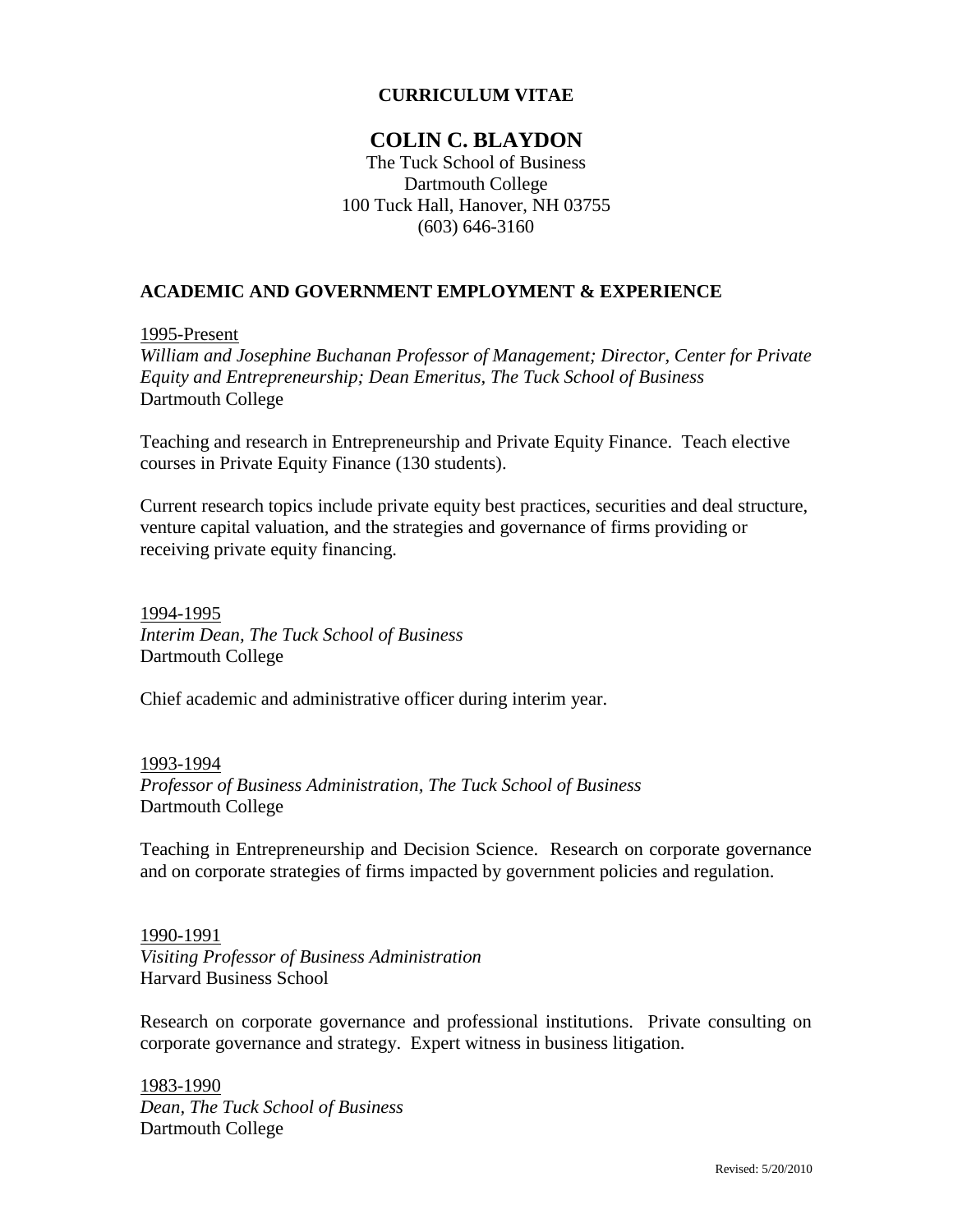Dean of graduate business school and Professor of Business Administration. Senior academic officer responsible for all financial, administrative, and academic activities of Dartmouth's graduate business school. Presided over a 250 percent expansion of the financial activities of the school, initiated and completed the school"s first independent capital campaign, expanded faculty and study body by 20 percent and recruited 80 percent of the current faculty, instituted a joint venture MBA program in Japan, and established an associated international management research institute in Tokyo. Personal research and teaching activities in the areas of corporate governance and control, and the impact of government policies and regulation on the private sector. Private consulting on corporate governance, strategy, and financial analysis.

1975-1983 *Vice Provost and Professor* Duke University

Vice Provost for Academic Policy and Planning, and professor of Policy Sciences and Business Administration. Planning and budgeting for academic sector of the university. Teaching and research in corporate finance, public sector budgeting, and regulatory policy. Acting Director of the Institute of Policy Sciences, 1978. Chairman, National Academy of Sciences Panel on Vocational Education and Economic Development. Chairman of Inter-agency Task Force on ERISA, President"s Reorganization Project. Research and consultation for a number of government agencies and private foundations.

1973-1975 *Deputy Associate Director* Office of Management and Budget (on leave from Harvard Business School)

Director of Special Studies and Management Division. Responsible for monitoring department and agency performance under the Presidential Objectives System and for analysis and development of new legislative initiatives in: Health Manpower, National Health Insurance, Pension Reform, Higher Education, and Housing Finance.

1969-1973 *Assistant Professor* Harvard Business School

Teaching and research in Corporate Finance and Managerial Economics.

1966-1969 *Staff Assistant to Assistant Secretary of Defense (Systems Analysis)* U.S. Department of Defense

Participant in design of planning and budgeting systems for Department of Defense Intelligence Resources. Member of Department of Defense Policy and Review Committee of the President"s Space Task Group, Member of Secretary of Defense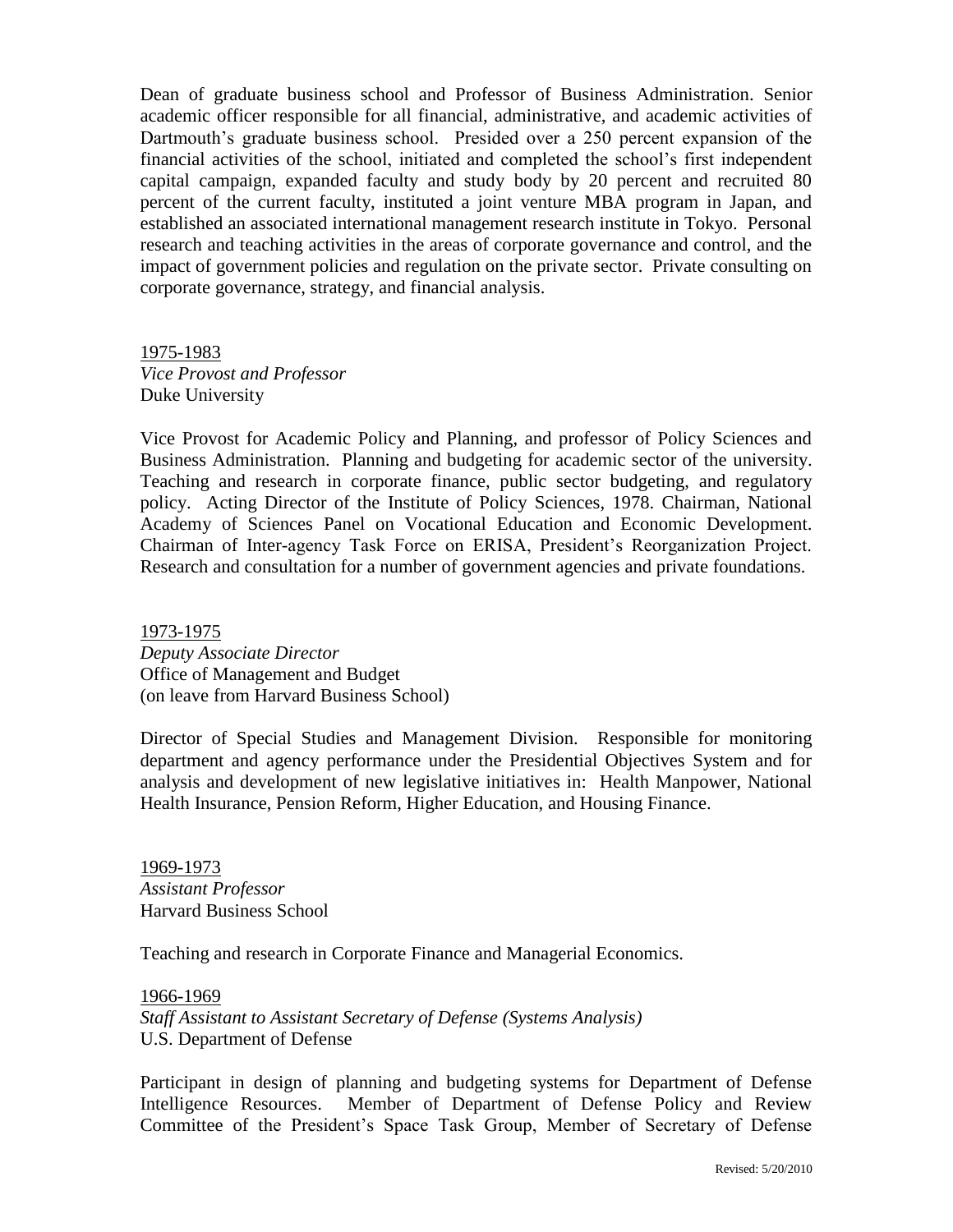Committee for review of consolidated Intelligence Program, Member of Joint Committees for Preparation for Strategic Arms Limitations Talks (SALT).

### **BUSINESS EMPLOYMENT AND EXPERIENCE**

2000-2003 *Director and Consultant* LECG

Served as expert management, financial, and economic witness in business litigation and regulatory proceedings.

1981-2000 *Director and Senior Advisor* Putnam, Hayes & Bartlett, Inc.

Responsible for studies on corporate strategy, organization, and management issues with particular emphasis on issues where government policies have impact on the private sector. Served as expert management, financial, and economic witness in business litigation and regulatory proceedings.

1992-1993 *Executive Chairman* ITP Systems

Responsible for leadership of this privately-held engineering systems and software firm specializing in automation of manufacturing systems in automobile, semiconductor, aerospace, and electronics industries.

1975-1981 *Principal* ICF Incorporated

Performed public policy and regulatory studies in areas of energy, private pensions, education finance, and regulated utilities.

#### **DIRECTORSHIPS**

- BlackRock Private Equity Partners, Member, Board of Advisors
- HealthpointCapital, Member, Board of Advisors
- Altus, Member, Board of Advisors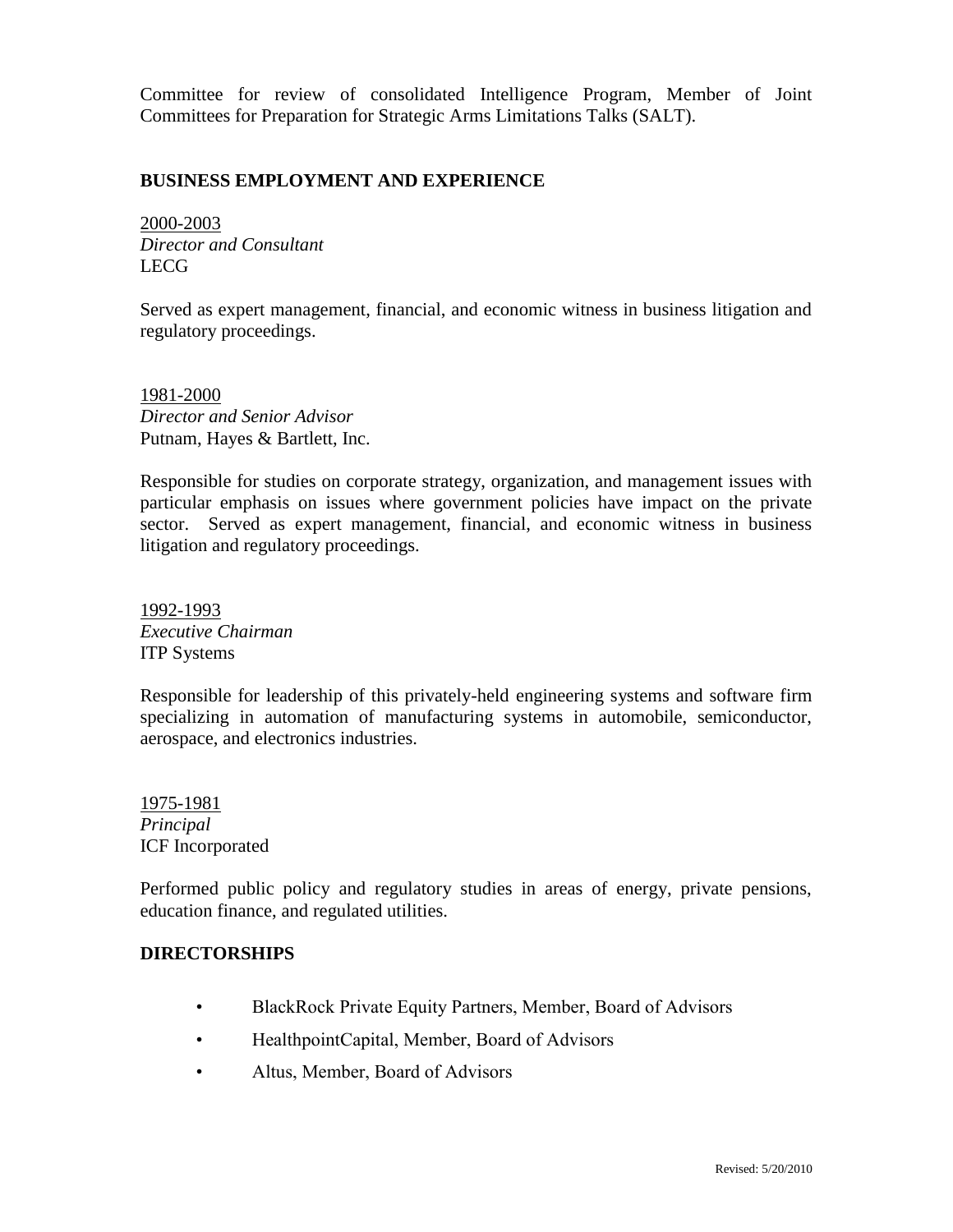- The Council for Excellence in Government, former Member, Board of Trustees and Chair, Audit Committee
- Business Intelligence Advisors, Inc., former Member, Board of Directors
- Center for Private Equity and Entrepreneurship, Tuck School, Founding Director
- Borealis Ventures, Member, Board of Advisors
- Journal of Private Equity, Member, Advisory Board
- LECG LLC, former Member, Board of Directors
- The LTV Corporation, former Member, Board of Directors, Chair, Pension and Investments Committee and Board Affairs Committee
- Mercantile Trust N.A., former Member, Board of Directors
- ITP Systems, Inc., former Chairman, Board of Directors
- The Public Utility Policy Institute, former Member, Board of Directors
- Valley Forge Dental Associates, Inc., former Director
- International Management Research Institute of the International University of Japan, former Vice Chairman of the Board of Advisors
- University of Southern California School of Business Administration, former member of Board of Visitors
- Computer Consoles, Inc., former Director
- IMEC, Inc., former Director
- Linkletter Enterprises, Inc., former Director
- Lynn Management, Inc., former Director
- MICA, Inc., former Director
- Consolidated Power Corp., former Director
- Mainstream Software Corp., former Director
- The Washington Campus, former Member, Board of Directors
- Tuck Educational Loan Corporation, former Chairman
- Council for Opportunity in Graduate Management Education, former Chairman of Board of Trustees
- Tom's of Maine, former Member, Board of Directors
- The Lowell Whiteman School, former Member, Board of Trustees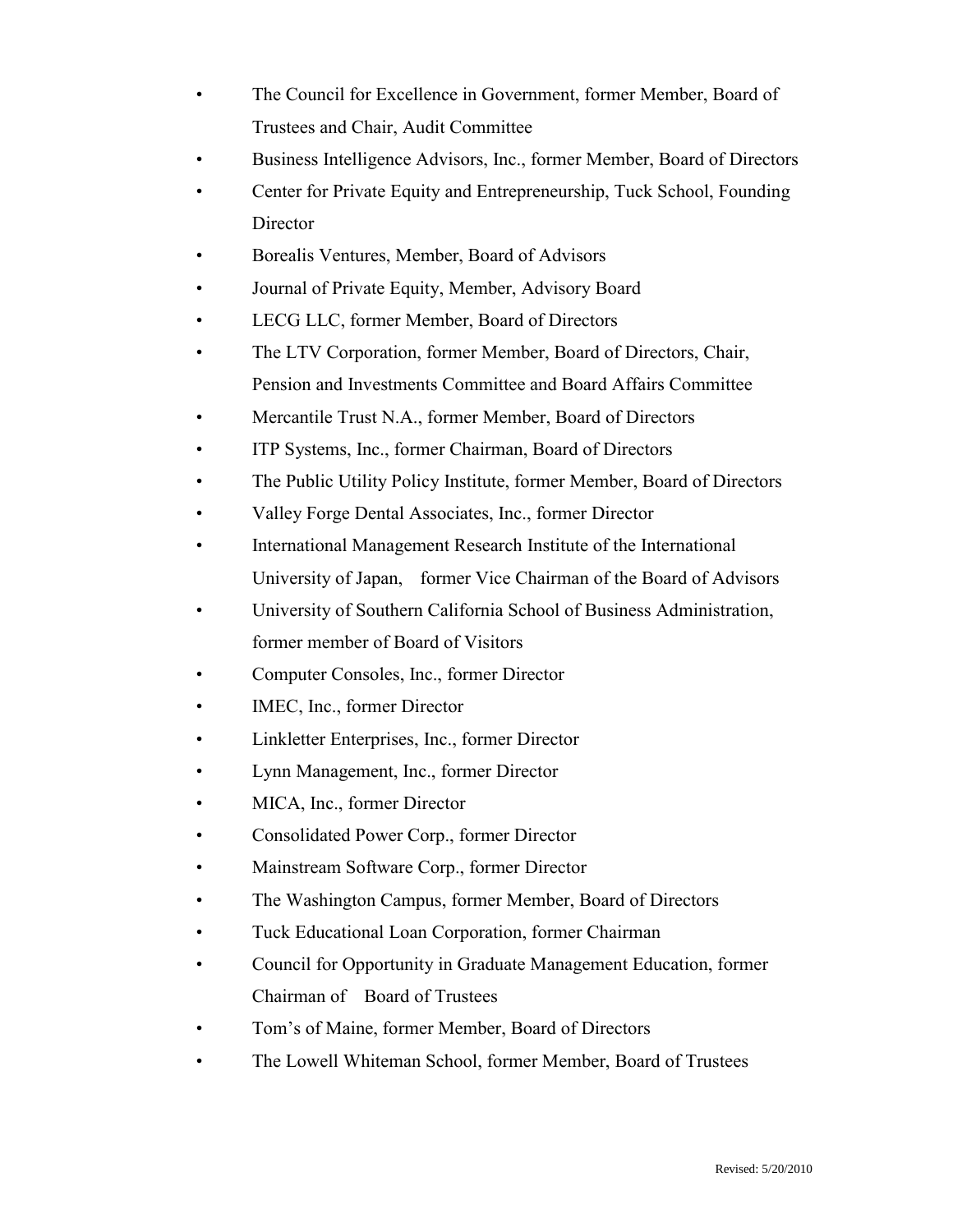### **EDUCATION**

Ph.D. in Applied Mathematics, Harvard University, 1967 A.M. in Applied Mathematics, Harvard University, 1965 B.E.E., University of Virginia, 1962

#### **HONORS**

AEC Special Fellow, Sigma Xi, Tau Beta Pi, Eta Kappa Nu, Phi Eta Sigma (President), Raven Society

#### **PUBLICATIONS**

"Another View: The Future of Public Private Equity," *The Deal Book, New York Times*, April 2009

"Winning Strategies", *The PEI-IPLA Global Limited Partner Survey*, April 2008, with Fred Wainwright

Glossary, *National Venture Capital Association Yearbook 2008*, with Fred Wainwright

*Supreme Court Amicus Brief Regarding Morgan Stanley Capital Group Inc. v. Public Utility District #1 of Snohomish County, Washington*, December 2007, with William Baumol et al

"Fair Value is Here to Stay", *Private Equity International*, July 2007, with Fred Wainwright

"Fair Value – The Train Has Left The Station", *Venture Capital Journal,* June 2007

"Private Equity: Changing Europe for the Better?", *European Business Forum,* April 2007

"The Balance Between Debt and Added Value", *Financial Times,* September 2006, with Fred Wainwright

"It"s Time To Do Away With Participating Preferred", *Venture Capital Journal,* July 2006, with Fred Wainwright

"Surprise! Valuation Guidelines are Being Adopted", *Venture Capital Journal,* June 2005, with Fred Wainwright

"The Challenge of Valuation Guidelines", *Debevoise & Plimpton Private Equity Report*, July 2006, with Fred Wainwright

"Survey: GPs and LPs Support Idea for Model LP Agreement", *Venture Capital Journal,*  July 2004, with Fred Wainwright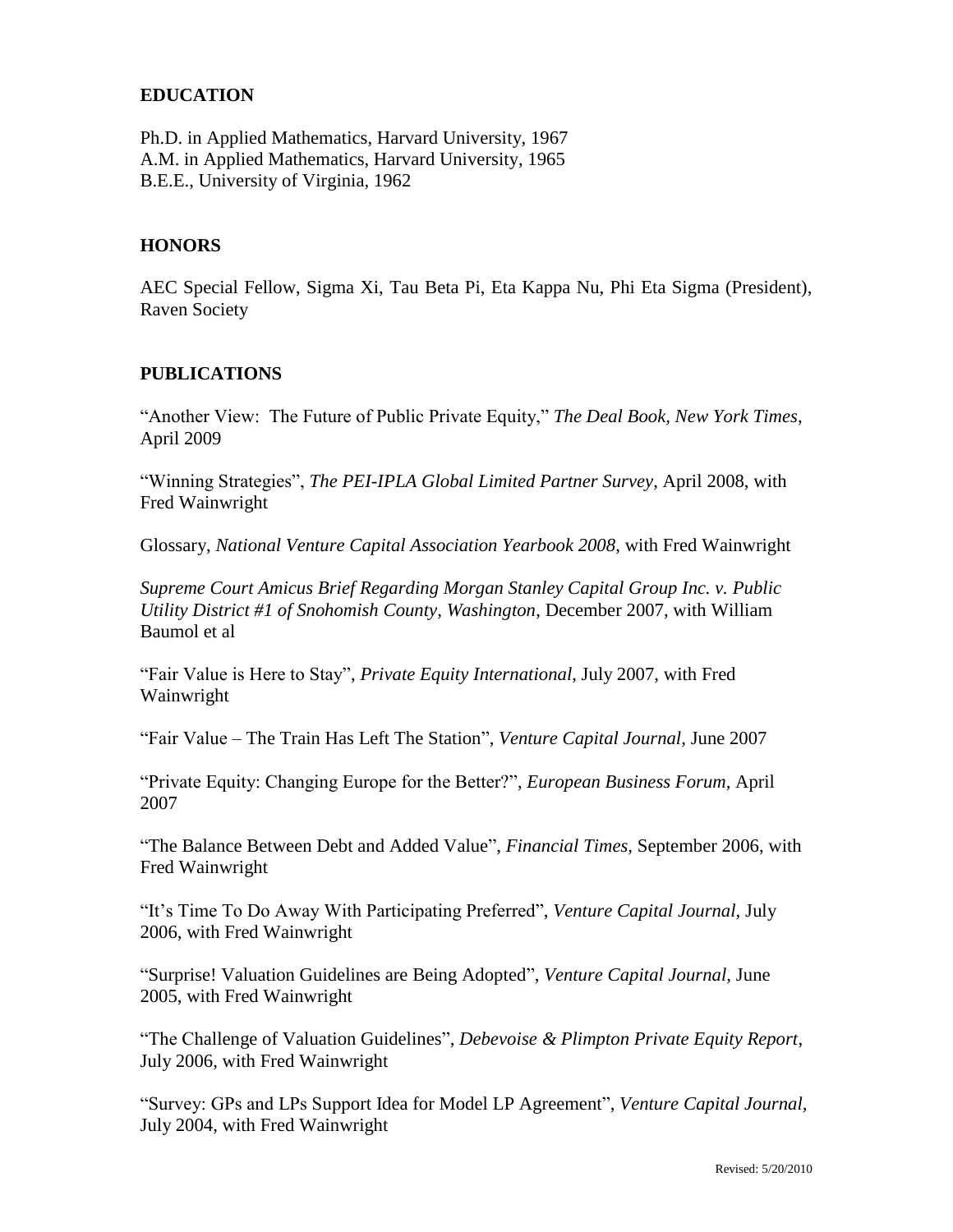"The Stage is Set", *Private Equity International,* May 2004, with Fred Wainwright

"Conference on Private Equity Valuation: Developing Theory for Practice", *Tuck Today Magazine,* December 2003 with Fred Wainwright

"LPs Need to Trust General Partners in Setting Valuations", *Venture Capital Journal,*  March 2003, with Michael Horvath.

"The Year of Valuation Guidelines", *The Private Equity Annual Review 2002*, with Michael Horvath and Fred Wainwright.

"GPs Say Valuation Standard Is "Important" But Can"t Agree On One", *Venture Capital Journal*, October 2002, with Michael Horvath.

"You Can No Longer Ignore Corporate Governance Issues", *Venture Capital Journal,*  July 2002, with M. Horvath.

"What's a Company Worth ? It Depends on Which GP You Ask", Venture Capital *Journal,* May 2002, with M. Horvath.

"Liquidation Preferences: What You May Not Know", *Venture Capital Journal,* March 2002, with M. Horvath.

"Bury the Ratchets", *Venture Capital Journal,* January 2002, with M. Horvath.

"Competing in New Deregulated Gas Markets", *Symposium on the Future of the Gas Industry in the New Competitive Market,* The Institute of Economic Affairs, April 1994.

"Stochastic Approximation", with R.L. Kashyap and K.S. Fu in A Prelude to Neural Networks, Prentice Hall, 1994 (re-publication).

"Applications of the Stochastic Approximation Methods", with R.L. Kashyap and K.S. Fu in A Prelude to Neural Networks, Prentice Hall, 1994 (re-publication).

"Tuck in Japan", *Selections*, Autumn 1989.

"Report of The AACSB Task Force on Outcome Measurement", report of the American Assembly of Collegiate Schools of Business' Task Force, June 1989 (co-authored).

"Understanding the MBA", *Dartmouth Business Forum*, Spring 1989.

"How to Educate Your Child to Take Over the Family Business...Or Any Business", *Boardroom Reports*, January 1, 1988.

"State Policies Under Pressure," Chapter 7 of *Drawing the Line on Natural Gas Regulation: The Harvard Study on the Future of Natural Gas,* edited by Joseph P. Kalt and Frank C. Schuller (Quorum Books, 1987).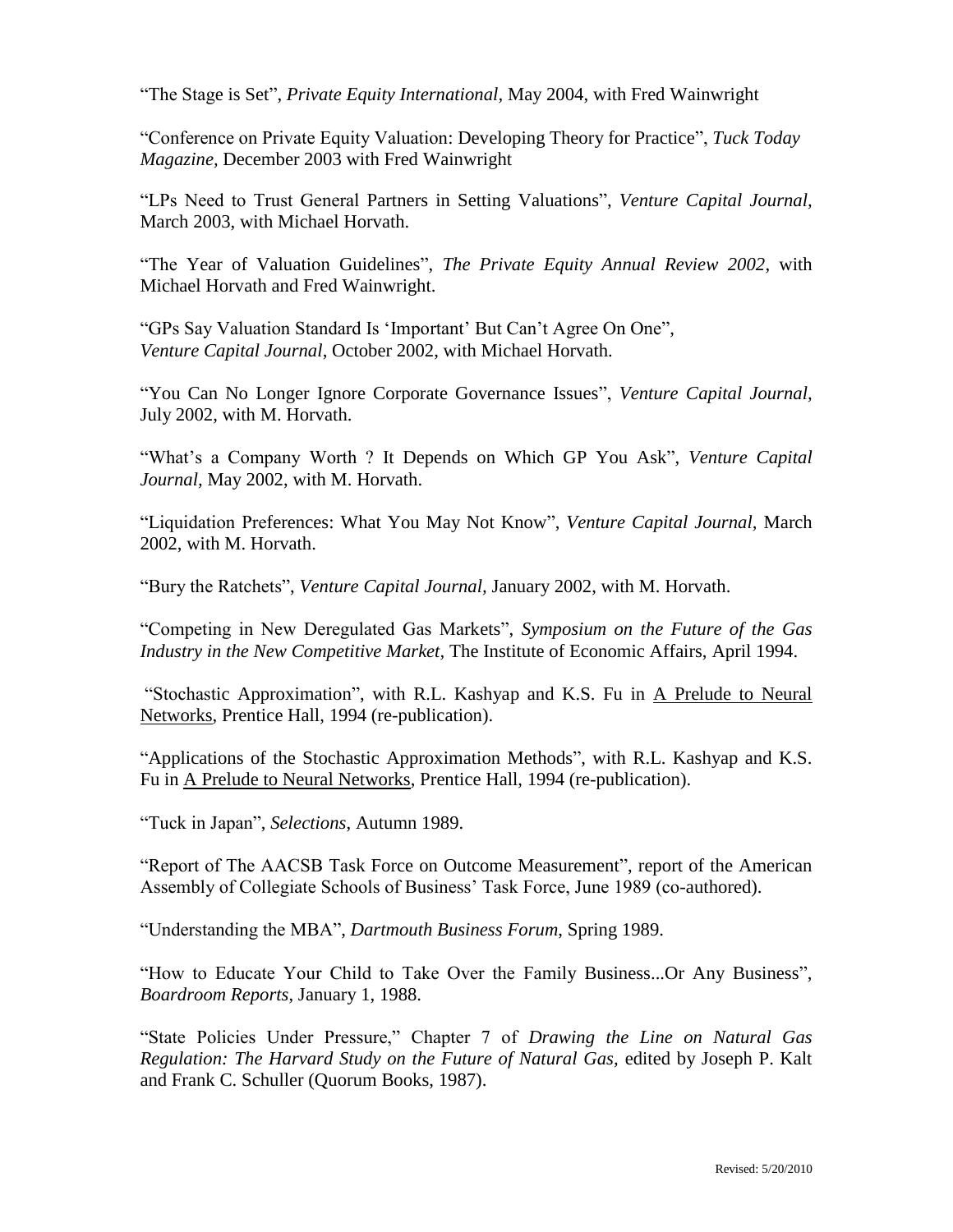*Education for Tomorrow's Jobs*, report of the Committee on Vocational Education and the Economic Development of Depressed Areas. C. Blaydon, chair, S. Sherman, editor; National Academy of Sciences, 1983.

"Alternative Electricity Futures: Review and Analysis," report to the Electricity Policy Project, U.S. Department of Energy, September 1982, with W.W. Hogan, W.H. Hieronymus, and M.M. Schnitzer.

"Retirement Program Coverage," in *Retirement Income and the Economy: Increasing Income for the Aged,* edited by Dallas L. Salisbury (Employee Benefits Research Institute, 1981).

"Private Pension Forecasts," with D. Kennel, H. Ting, and J. Valiente. Working paper for U.S. Department of Labor, 1980.

"Coverage, Participation, and Vesting in Private Pension Plans," with D. Kennell, H. Ting, and J. Valiente. Working paper for U.S. Department of Labor, 1981.

"Marginal Cost and Rate Structure Design for Retail Sales of Natural Gas, " in *Problems in Regulatory Economics* (Ballinger Press, 1979), with W. Magat and C. Thomas.

"Natural Gas Rate Design," U.S. Department of Energy Report, September 1981, with A. Brooks and S. Seeker.

"Policy Research and Federal Energy Regulation," AAAS Symposium, July 1979.

"Natural Gas and the Economy," Symposium on Energy and the Economy, The Energy Bureau, Washington, D.C., September 1980.

"State Policies and Private higher Education," *Public Policy and Private Higher Education,* The Brookings Institute, Fall 1977.

"Financing the Cites: An Issue Agenda," *Duke Law Journal,* Spring 1977, with S.P. Gilford.

"Income Support Policies and Family Structure," *Daedalus*, Spring 1977.

*Federal Response on Student Loans: Comment, Student Loans: Problems and Policy Alternatives,* edited by Lois Rice (College Entrance Examination Board, New York, 1977).

"Impact of the National Energy Plan Coal Replacement Incentives on Electric utility Investment Decisions," Phase I Report, U.S. Department of Energy, August 13, 1977, with S. Seeber.

"Reorganization of Administrative Responsibilities Under the Employee Retirement Income Security Act of 1974 (ERISA)," President"s Reorganization Project, 1978.

"Natural Gas Resources," prepared testimony on behalf of the New Jersey Public Advocate before the New Jersey Utility Commission, June 1976.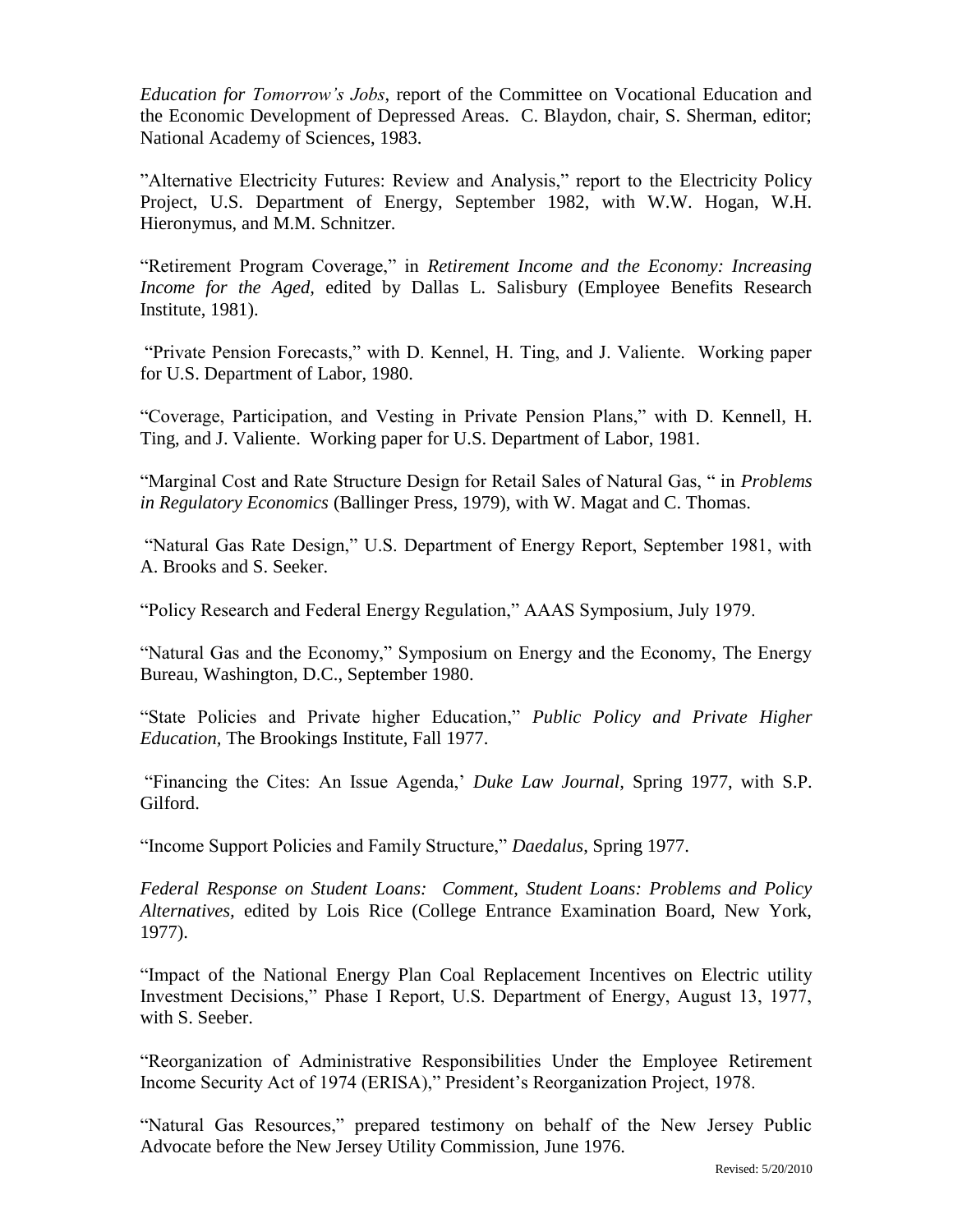"Summary of Diabetes Program Funding," in *Report of the National Commission on Diabetes to the Congress of the United States,* Vol. IV, December 10, 1975.

"Incentive Contracts and Competitive Bidding: A Comment," *American Economic Review,* November-December 1974, with P.W. Marshall.

"Bidding for Simple Incentive Contracts," working paper HBS 72-31, presented as a contributed paper at AIDS Fourth Annual Meeting, November 1972.

"An Introduction to Time Series Models," working paper HBSA 72-73, presented as an invited tutorial talk at the AIDS Third Annual Meeting, October 1971.

"Stochastic Approximation," in *Adaptive and Learning Systems,* edited by J.M. Mendel (Academic Press, 1970) with K.S. Fu and R.L. Kashyap.

"Applications of Stochastic Approximation" in *Adaptive and Learning Systems,* edited by J.M. Mendel (Academic Press, 1970), with K.S. Fu and R.L. Kashyap.

"Comments on the Estimation of Distribution Functions," *IEEE Transactions on Information Theory,* Vol. IT-16, No. 2, March 1970, p. 226, with T. Wagner and R.L. Kashyap.

"Recovery of Regression Functions," *Proceedings of the Hawaii International Conference on Systems Sciences,* January 1968, with R.L. Kashyap.

"Approximation of Distribution and Density functions," *Proceedings of the IEEE,* Vol. 55, No. 2, February 1967.

"Recursive Algorithms for Pattern Classification," *Cruft Lab Technical Report*, No. 250, Harvard University, 1967. (The technical report version of doctoral thesis available upon request.)

"On the Abstraction Problem in Pattern Classification," *proceedings of the National Electronics Conference,* Vol. 22, October 1966, with Y.C. Ho.

"Recovery of Functions from Noisy Measurements Taken at Randomly Selected Points and Its Application to Pattern Classifications," *Proceedings of the IEEE,* Vol. 54, No. 8, August 1966, with R.L. Kashyap.

"On a Pattern Classification Result of Aizerman, Braverman and Rozonoer," in *IEEE Transactions on Information Theory*, Vol. IT-12, No. 1, January 1966, with R.L. Kashyap.

"Experiments with a Pattern Classification Technique," *Cruft Lab Technical Report*, Harvard University, 1965, with Y.C. Ho, R.L. Kashyap, and A. Arcese.

# **SPEECHES AND ACTIVITIES**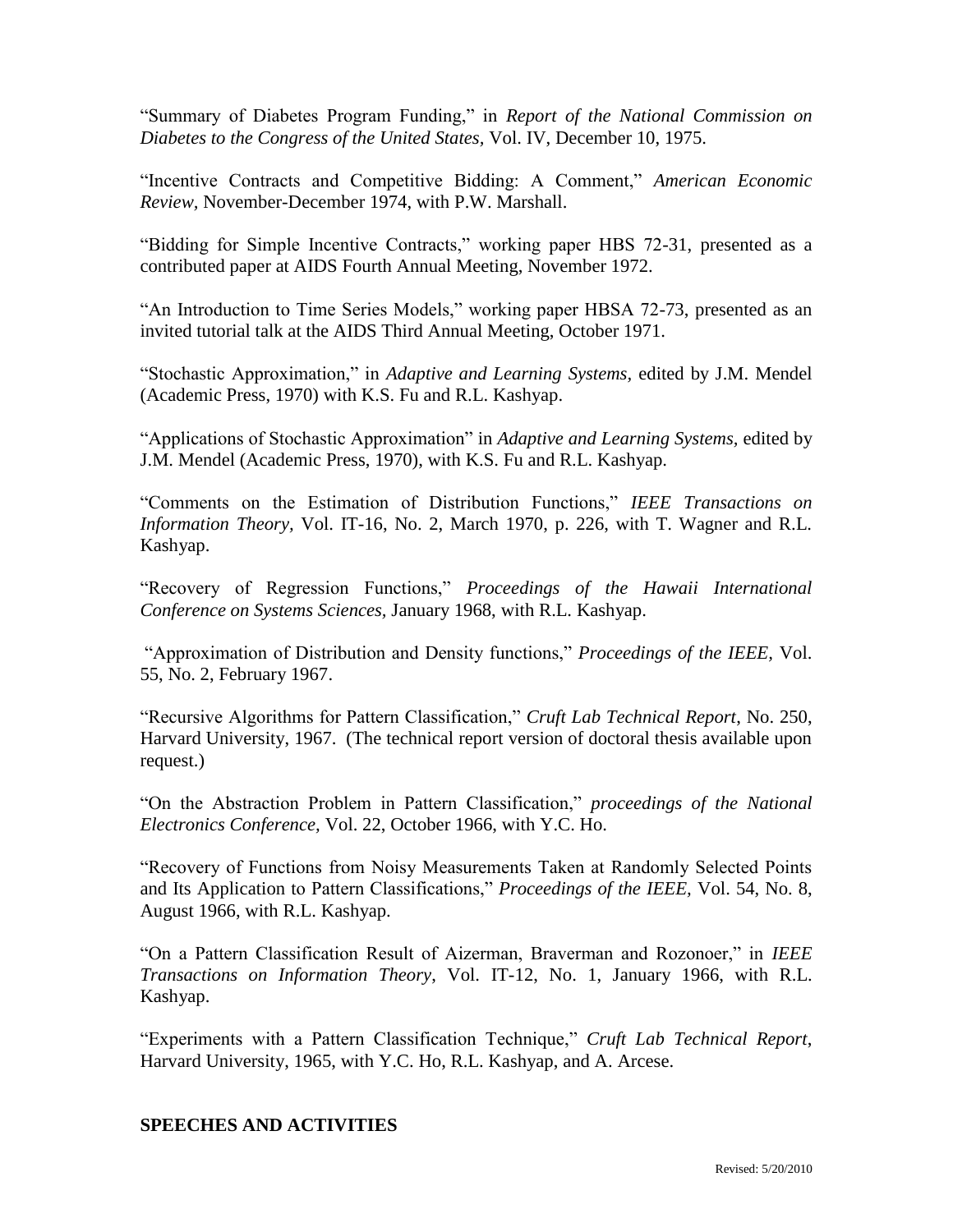June 2009, Panelist CEO Financial Seminar, New York, NY

June 2009, Panelist "Roundtable for Endowments & Foundations" Hedge Fund Institutional Forum, Boston, MA

May 2009, Speaker Cornerstone Energy breakfast, Washington, DC

May 2009, Speaker LEK Distinguished Speakers series, Boston, MA

May 2009, ACG DealMakers Speakers Program, Boston, MA

March 2009, Speaker "Private Equity, Hedge Funds and DCOs", Cornerstone breakfast talk, Boston, MA

January 2009, Speaker "The New Face of Capitalism" Distinguished Lecture Series, Vero Beach, FL

September 2008, Moderator "Sector Smarts" panel, Hanover

September 2008, Speaker "Private Equity, Hedge Funds and CDOs", Cornerstone breakfast talk, Washington, DC

November 2006, Moderated Panel on "The mechanics of an emerging markets deals: identifying the target, extra due diligence, executing the deal," The 2006 Emerging Markets Private Equity Forum, London England

October 2006, Moderated Panel on "The Story of GlycoFi," Greener Ventures Conference on Entrepreneurship, Hanover, NH.

October 2006, "The Growing Influence of Private Equity in the Global Economy," London, England.

November 2005, Participant "Financial Services Summit," New York.

October 2005, Moderated Panel on "Tough Issues: Money and People," Greener Ventures Conference on Entrepreneurship, Hanover, NH.

July 2003, Private Equity COO and CFO Conference, New York, NY.

July 2003, Private Equity COO and CFO Conference, Keynote Speaker, London, England.

September 2002, ILPA Conference, Toronto, Ontario Canada.

April 2002, Private Equity Presentation to Dartmouth Research Development and Officers, Hanover, NH.

April 2002, Private Equity Presentation to Edwards & Angel Law Firm, Boston, MA.

December 2001, Attended "Private Equity Analyst Conference", New York, NY.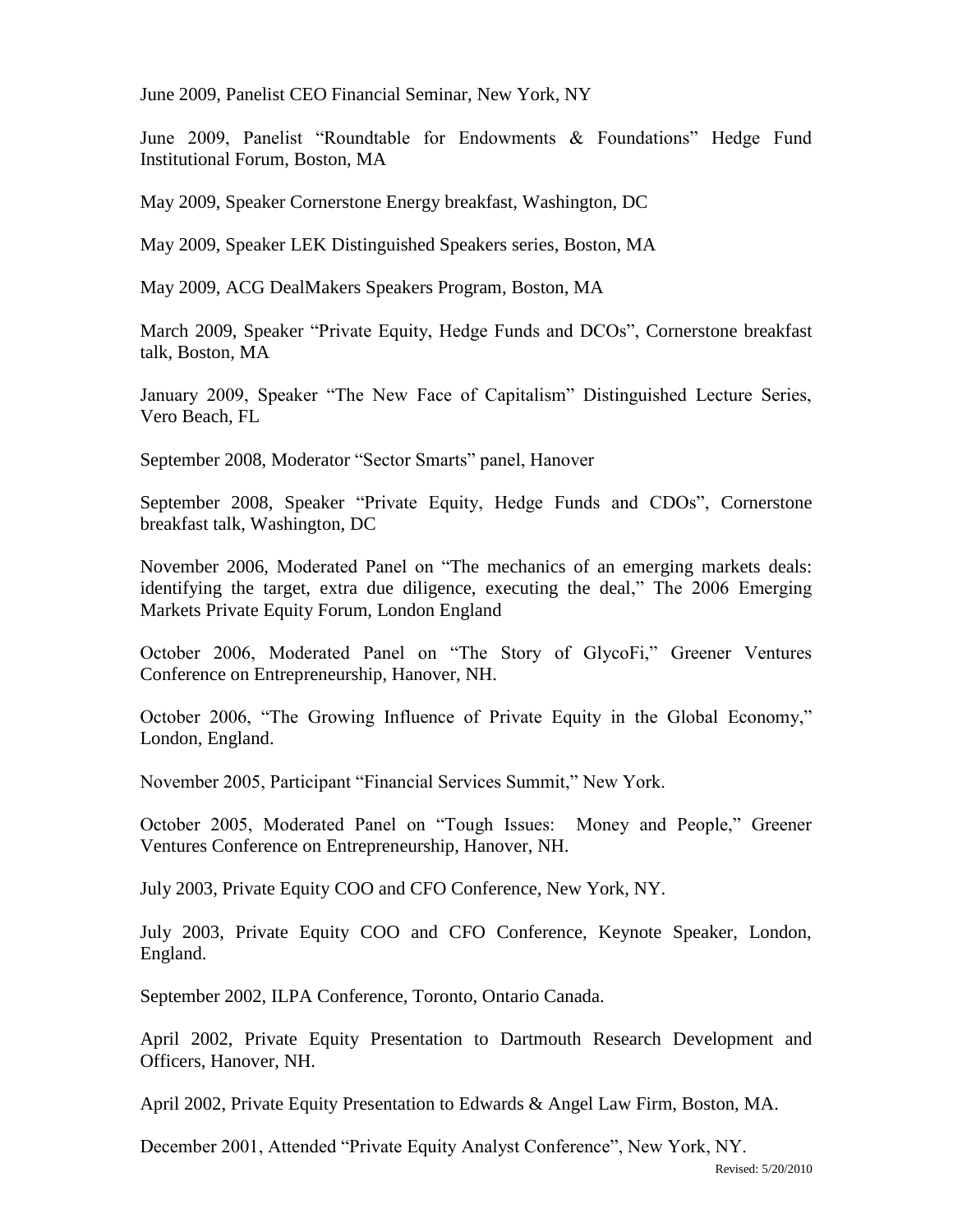November 2001, Moderated Panel on Foundations for the Initiative for Corporate Citizenship, Hanover, NH.

May 2001, Attended "Nantucket Conference on Entrepreneurship and Innovation," Nantucket, MA.

May 2001, Attended JFK Teaching Workshop, Harvard Business School, Cambridge, MA.

April 2001, "Visioning the Future," a panel discussion at the final plenary of the AACSB Annual Conference, New York, NY.

March 2001, Participated in "Private Equity Roundtable for Tuck Today," Hanover, NH.

July 2000, Participated in "Enterprise, Venture Finance & Emerging Technologies: Enhancing UK-US Opportunities in Public Interest" Conference, US Embassy, London, UK.

July 2000, "What Lessons from Successes and Failures of American Policies and Practices Might be Especially Applicable to the UK?" a panel discussion at the UK/US Conference on Enterprise and Technology, London, UK.

July 2000, "What do Venture Capitalists look for in Startups and Growing Businesses?" a panel discussion at the UK/US Conference on Enterprise and Technology, London, UK.

April 1997, "European Private Equity," presented at The Russell Capital Seminar on Private Equity, The Hoover Institute, Stanford, CA.

November 1995, "Unbundling and Transmission Pricing in the Natural Gas Industry," an invited debate with Charles Chichetti before the Federal Energy Regulatory Commission.

April 27, 1994, "Competing in the New Deregulated Gas Markets," Symposium on Future of the Gas Industry in the New Competitive Market, The Institute of Economic Affairs, London, UK.

February 7, 1994, "Fundraising, School Mission, and School Leadership," AACSB Conference on Fundraising, Washington, D.C.

August 5, 1992, "Economics of Incremental Pricing for Natural Gas Transportation," testimony before the Federal Energy Regulatory Commission.

November 1991, "Rolled-In vs. Incrementation Pricing of Natural Gas Transportation," testimony before the Federal Energy Regulatory Commission.

June 5, 1990, addressed Company of the Year Award Dinner of the Trinidad Express Newspapers Limited, Port of Spain, Trinidad.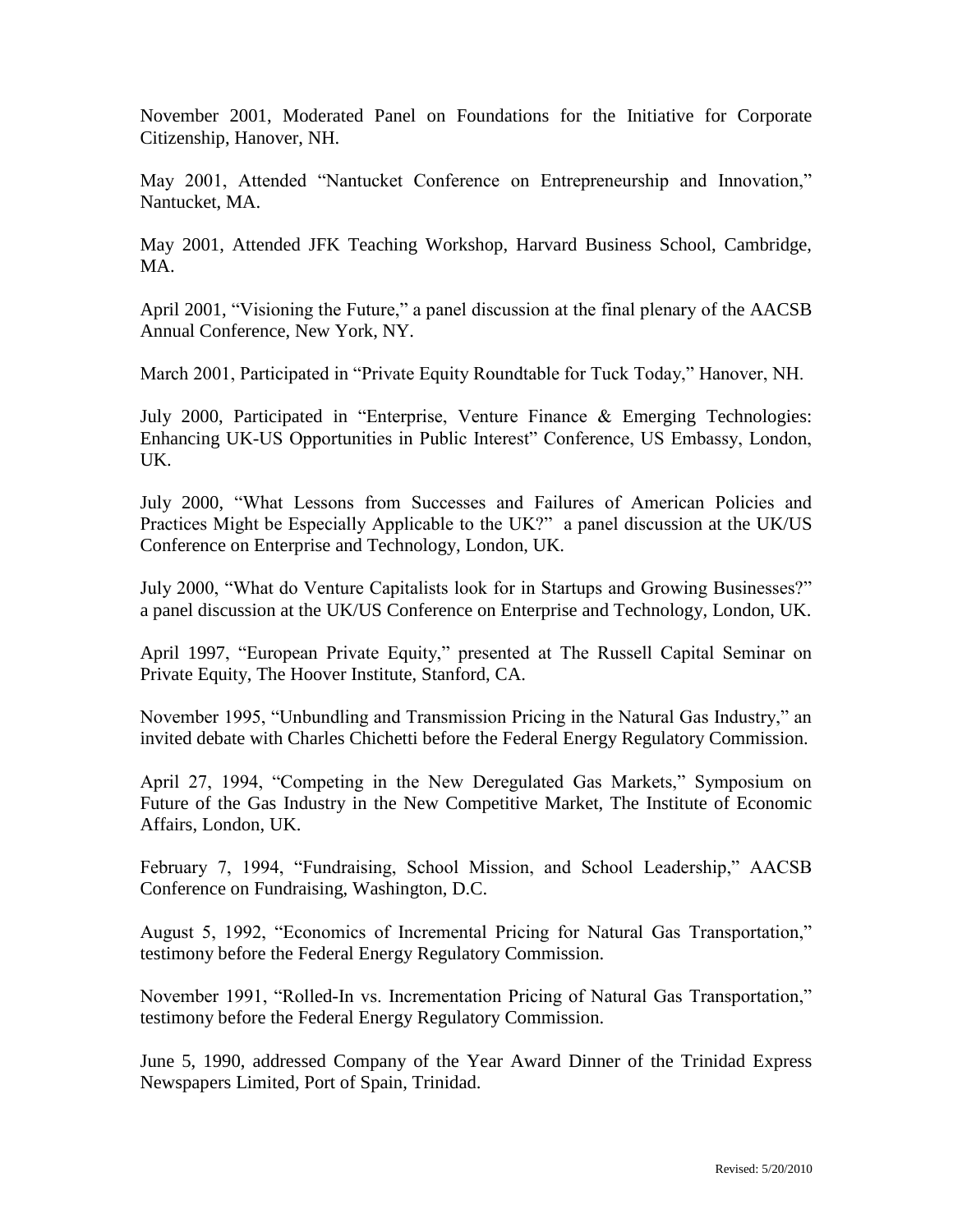March 21, 1990, "The Importance of Continued Education to Strengthen the Management and Financial Skills of Small Business Owners," presented at the Houston Business Council"s Annual Scholarship and Awards Luncheon, Houston, TX.

March 1990, guest speaker on Financial News Network"s show, *The Private Motive* on the subject: "Should You Get an MBA?"

January 1990, "Management Education and the Global Challenge of the Next Decade," presented at the Global Seminar and Symposium, International University of Japan, Tokyo, Japan.

June 1989, "The International Challenge: Graduate Management Education in Europe and Japan," presented at the Annual Meeting of the Graduate Management Admission Council, Baltimore, MD.

1988-1989, chaired the American Assembly of Collegiate Schools of Business' Task Force on Outcome measurement (see report of June 1989).

1987-1990, chaired the American Assembly of Collegiate Schools of Business" Committee on Government Relations.

May 1987, "Strategy and Competition," presented at the Mid-Atlantic Association of Headmasters in Private Secondary Schools.

November 1985, "Management and Strategy in Private Secondary Education," presented at the Headmistress Association of the East, Princeton, NJ.

September 10, 1985, "Managing the Change from Regulated to Deregulated Business," presented at a conference for senior lawyers by Burlington Northern, Laguna Nigel, CA.

October 1982, "Alternative Energy Pictures: Duplications for Electric Utilities," presented at the Conference on Energy and the Economy, The Energy Bureau.

September 1982, "Planning Systems for Electric Utilities," presented at the EEI Conference, Washington, DC.

June 1982, "Pattern Recognition and Economic Analysis," invited comments at the IFAC/IFORS Conference on International Economic Dynamics and Control, Federal Reserve Board.

1982, "The Electric Utility Industry in the 1980s," presented at the 4th Annual Conference on Energy and the Economy, The Energy Bureau.

September 1980, "Gas Distribution Planning and Marginal Costs," presented at the Annual Research Conference of the National Association of Regulatory Utility Commissioners, Columbus, OH.

April 1979, "Reorganization: Issues, implication and Opportunities for U.S. Natural Resources Policy", sponsored by the Center for Resource and Environmental Research, participant commendation, Duke University, Durham, NC.